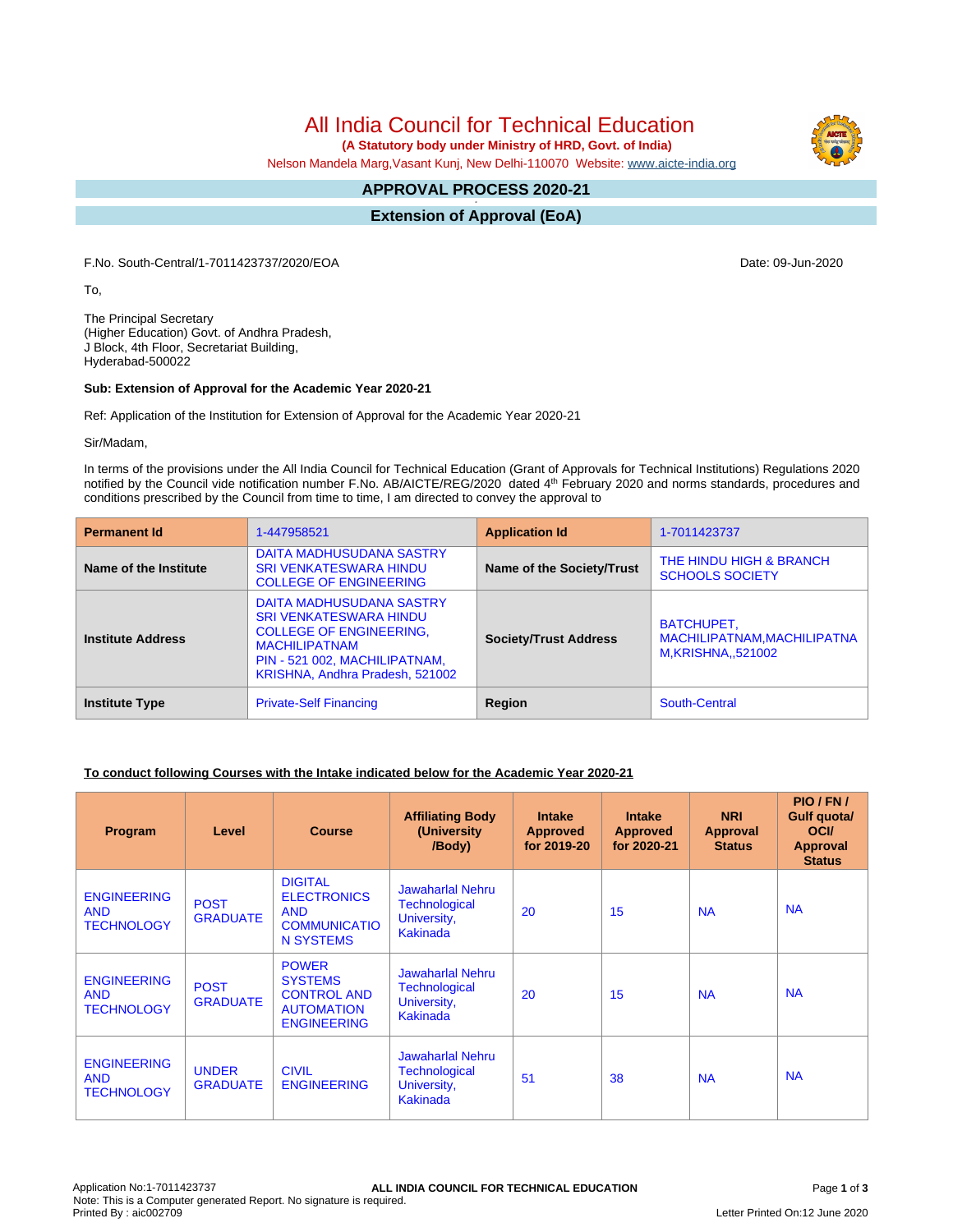| <b>ENGINEERING</b><br><b>AND</b><br><b>TECHNOLOGY</b> | <b>UNDER</b><br><b>GRADUATE</b> | <b>COMPUTER</b><br><b>SCIENCE AND</b><br><b>ENGINEERING</b>                 | <b>Jawaharlal Nehru</b><br><b>Technological</b><br>University,<br><b>Kakinada</b> | 51  | 38 | <b>NA</b> | <b>NA</b> |
|-------------------------------------------------------|---------------------------------|-----------------------------------------------------------------------------|-----------------------------------------------------------------------------------|-----|----|-----------|-----------|
| <b>ENGINEERING</b><br><b>AND</b><br><b>TECHNOLOGY</b> | <b>UNDER</b><br><b>GRADUATE</b> | <b>ELECTRONICS</b><br>$\mathbf{a}$<br><b>COMMUNICATIO</b><br><b>N ENGG</b>  | <b>Jawaharlal Nehru</b><br><b>Technological</b><br>University,<br><b>Kakinada</b> | 102 | 76 | <b>NA</b> | <b>NA</b> |
| <b>ENGINEERING</b><br><b>AND</b><br><b>TECHNOLOGY</b> | <b>UNDER</b><br><b>GRADUATE</b> | <b>ELECTRICAL</b><br><b>AND</b><br><b>ELECTRONICS</b><br><b>ENGINEERING</b> | <b>Jawaharlal Nehru</b><br><b>Technological</b><br>University,<br><b>Kakinada</b> | 51  | 38 | <b>NA</b> | <b>NA</b> |
| <b>ENGINEERING</b><br><b>AND</b><br><b>TECHNOLOGY</b> | <b>UNDER</b><br><b>GRADUATE</b> | <b>MECHANICAL</b><br><b>ENGINEERING</b>                                     | <b>Jawaharlal Nehru</b><br><b>Technological</b><br>University,<br><b>Kakinada</b> | 102 | 76 | <b>NA</b> | <b>NA</b> |
| <b>ENGINEERING</b><br><b>AND</b><br><b>TECHNOLOGY</b> | <b>POST</b><br><b>GRADUATE</b>  | <b>STRUCTURAL</b><br><b>ENGINEERING</b>                                     | <b>Jawaharlal Nehru</b><br><b>Technological</b><br>University,<br><b>Kakinada</b> | 20  | 15 | <b>NA</b> | <b>NA</b> |
| <b>ENGINEERING</b><br><b>AND</b><br><b>TECHNOLOGY</b> | <b>POST</b><br><b>GRADUATE</b>  | <b>MACHINE</b><br><b>DESIGN</b>                                             | <b>Jawaharlal Nehru</b><br><b>Technological</b><br>University,<br><b>Kakinada</b> | 20  | 15 | <b>NA</b> | <b>NA</b> |

### **It is mandatory to comply with all the essential requirements as given in APH 2020-21 (Appendix 6)**

## **Important Instructions**

- 1. The State Government/ UT/ Directorate of Technical Education/ Directorate of Medical Education shall ensure that 10% of reservation for Economically Weaker Section (EWS) as per the reservation policy for admission, operational from the Academic year 2020-21 is implemented without affecting the reservation percentages of SC/ ST/ OBC/ General. However, this would not be applicable in the case of Minority Institutions referred to the Clause (1) of Article 30 of Constitution of India. Such Institution shall be permitted to increase in annual permitted strength over a maximum period of two years beginning with the Academic Year 2020-21
- 2. The Institution offering courses earlier in the Regular Shift, First Shift, Second Shift/Part Time now amalgamated as total intake shall have to fulfil all facilities such as Infrastructure, Faculty and other requirements as per the norms specified in the Approval Process Handbook 2020-21 for the Total Approved Intake. Further, the Institutions Deemed to be Universities/ Institutions having Accreditation/ Autonomy status shall have to maintain the Faculty: Student ratio as specified in the Approval Process Handbook. All such Institutions/ Universities shall have to create the necessary Faculty, Infrastructure and other facilities WITHIN 2 YEARS to fulfil the norms based on the Affidavit submitted to AICTE.
- 3. In case of any differences in content in this Computer generated Extension of Approval Letter, the content/information as approved by the Executive Council / General Council as available on the record of AICTE shall be final and binding.
- 4. Strict compliance of Anti-Ragging Regulation: Approval is subject to strict compliance of provisions made in AICTE Regulation notified vide F. No. 373/Legal/AICTE/2009 dated July 1, 2009 for Prevention and Prohibition of Ragging in Technical Institutions. In case Institution fails to take adequate steps to Prevent Ragging or fails to act in accordance with AICTE Regulation or fails to punish perpetrators or incidents of Ragging, it will be liable to take any action as defined under clause 9(4) of the said Regulation.